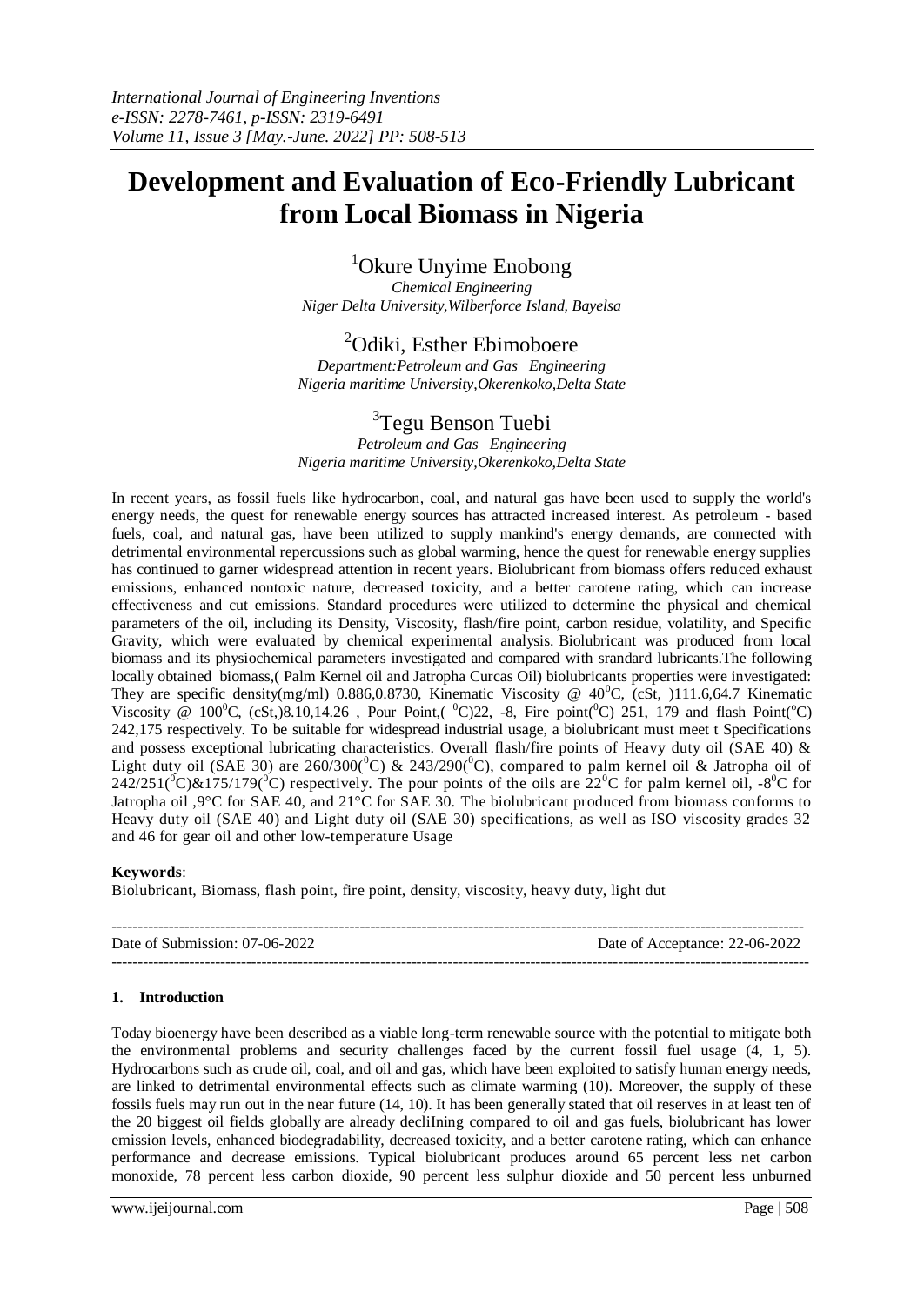hydrocarbon pollution (8,, 6, 7).Recent years have witnessed continued interest in the hunt for alternative energy sources. In diesel engines, Biomass oils can be utilized directly as fuel or blended with petroleum diesel, according to reports (7, 9). Moreover, due to the high viscosity from these oils, poor fuel atomization ensues in CI engines, culminating in an ineffective fuel-air combination and combustion (3, 15). In addition to injector coking, engine deposits, and lubricant thickening, the issue reveals itself in prolonged engine operation (13, 1).

#### **LUBRICANT**

Lubricant is a material used to minimize frictional forces in motion. It may also serve as a carrier for foreign particles. Lubricity refers to the quality of minimizing friction (2)

A good lubricant comprises the features listed below.

- 1. elevated boiling point
- 2.Lower freezing temperature
- 3. High index of viscosity
- 4.Temperature stability
- 5. Corrosion mitigation
- 6. Extremely resistant to oxidation.

Protection of internal combustion engines in motorized vehicles and powered equipment is among the main uses of lubricants, in the format of motor oil.

Typical lubricants comprise ninety percent base oil (often petroleum fractions known as mineral oils) and fewer than ten percent additives. As base oils, oftentimes biomass oils or synthetic liquids like hydrogenated polyolefins, esters, silicones, (5)fluorocarbons, and more are employed. Additives provide less wear and friction, higher viscosity, an enhanced viscosity index, good corrosion resistance and oxidation, ageing or contaminants, and so forth.

Low-lubricity fuel like gasoline are augmented with lubricants such as 2-cycle oil. The lubricating qualities of sulfur impurities in fuels must be considered when moving to low-sulfur diesel; biodiesel is a popular diesel fuel additive that gives extra lubricity (2).

Lubricants serve the following purposes:

- 1. Keep moving elements apart
- 2. lower friction
- 3. conduct heat
- 4. Remove pollutants and waste
- 5. guard against wear
- 6. Prevent deterioration

The aim of this research is to investigate the possibilities of using biomass obtained locally to produce Biolubricant. The Biomass sourced locally are palm kernel nut and jatropha seeds as shown in figure 2 below.

#### **2. Material and Method**

#### **Raw Materials and Reagents Collection:**

Palm kernel and Jatropha curcas seed were obtained from Tombia city market. The chemicals were obtained from department of chemical engineering Niger Delta University. These chemicals are anhydrous methanol, NAOH,KOH, sodium methoxide (30% in methanol tetraoxosulphate (IV) acid, HCL hydrochloric acid, Trimethylolpropane (TMP), isopropyl alcohol, phenolphthalein indicator.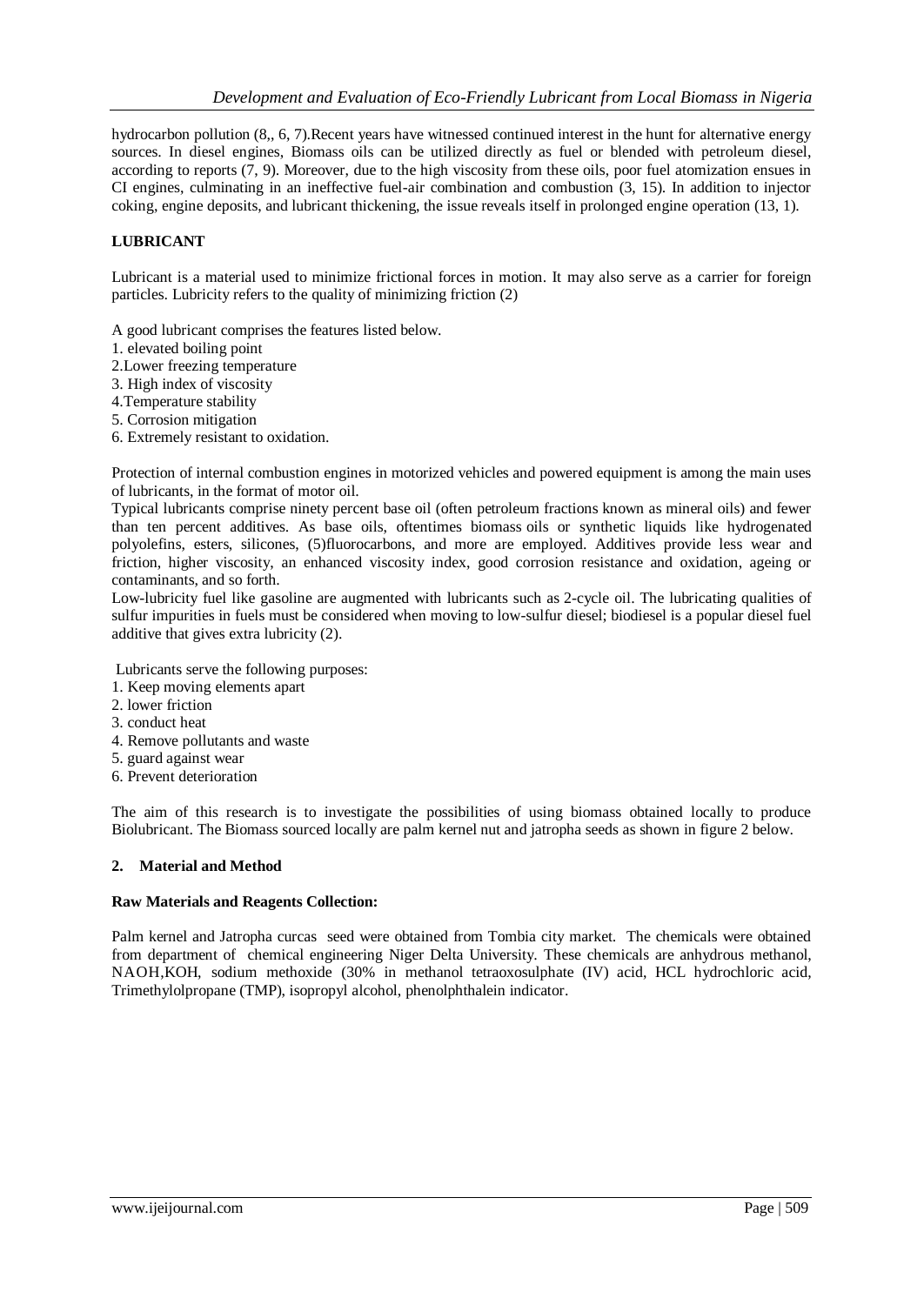

# **FIGURE 1: EXPERIMENTAL PROCEDURE**

### **Preliminary Analysis**:

The present investigation provides the foundation for the oil's evaluation in order to establish if the oil is suitable for use as a lubricant base. The oils of palm kernel and jatropha, seed were analyzed. This analysis consists of density, pour point, flash point,, saponification value, viscosity index, iodine value, and free fatty acid reduction (esterification reaction).



### **Figure 2: Locally Sourced Biomass Used in the research**

#### **Oil Esterification**

This is due to the requirement to lower the free fatty acid (FFA) concentration of the oil, as excessive saponification may result. Using sulphuric acid as a catalyst, the esterification of the biomass oil with methanol decreased the bio-oil's high FFA level. 100g of the bio-oil samples were weighed and put to a round-bottom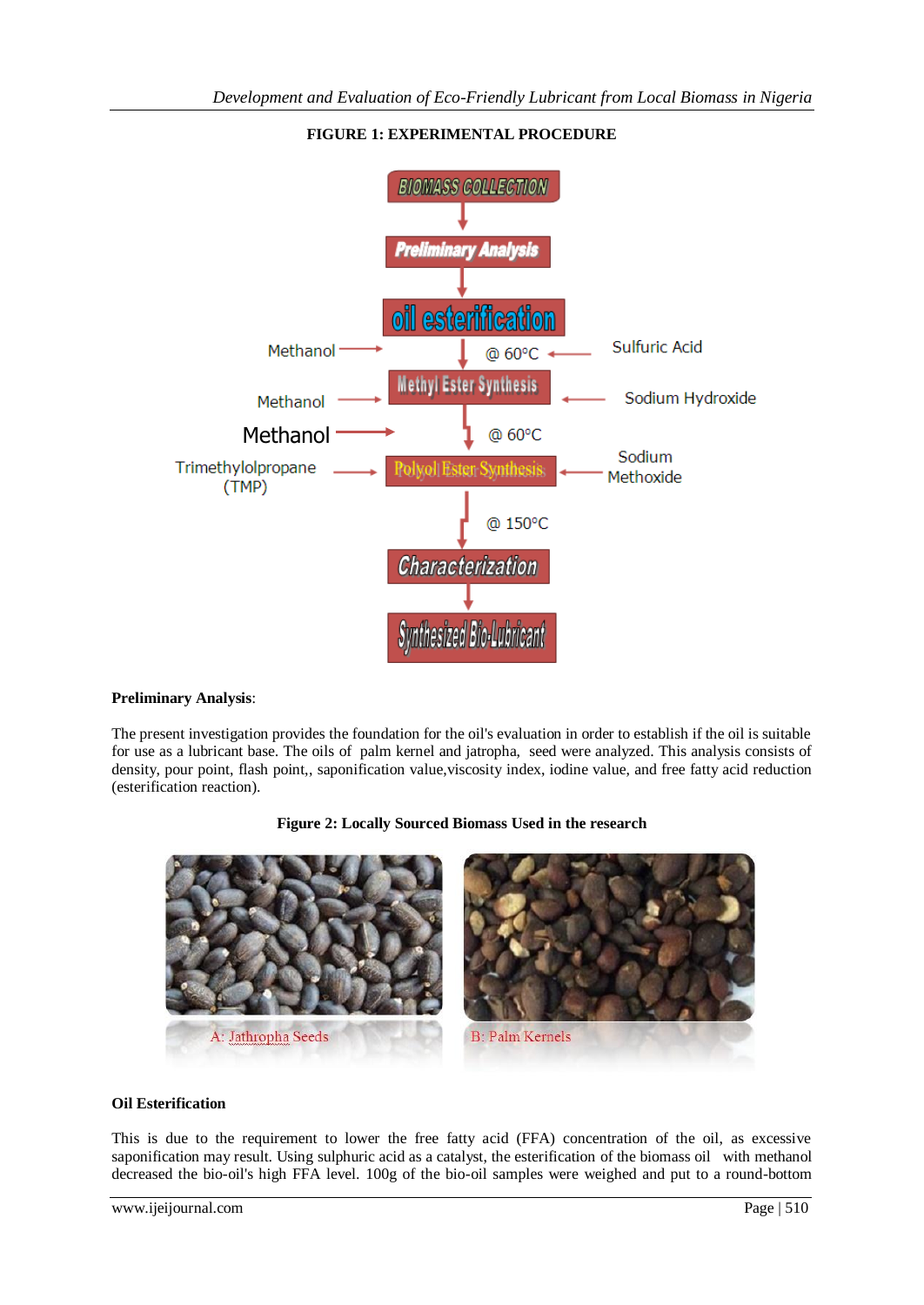flask with three necks. In a conical flask, 20 percent w/w methanol and 5 percent w/w sulphuric acid also were measured and combined. The methanol-acid solution and the biomass oil extract were heated to 60 degrees Celsius in a water bath.

A mechanical stirrer was placed via one of the necks, while the stirrer's 700 rpm rotation blocked the other two necks. For uniformity, the temperature of the water was controlled at 60 degrees Celsius. At this point, timing began. (5,6,&7) After 60 minutes, the sample was withdrawn with a picking pipette and titrated against 0.1 N KOH solution to estimate the FFA content of the oil. The titration were repeated at 60-minute intervals until 240 minutes had passed.

# **3. TRANSESTERIFICATION**

Manufacture (synthesis) of biolubricant includes a two-stage transesterification; the first is designed to process an intermediate product, methyl ester of the oils, and the second employs the methyl ester as a reactant to achieve the desired product, polyol ester. The respective procedures are as follows: The respective procedures are as follows:

**METHYL ESTER FORMATION**; Utilizing potassium hydroxide as a catalyst, 89.36 grams (100 milliliters) of the oil were transesterified with methanol. The oil-to-methanol ratio was 3:1 by weight, and the amount of catalyst utilized was 0.5% by weight of the oil. The reaction were carried out in two hours at a temperature of 60 0C. (2 hrs).

### **SYNTHESIS OF POLYOL ESTER (BIOLUBRICANT)**:

The methyl ester were transesterified with timethylolpropane (TMP) in fifty ml batches utilizing sodium methoxide (in 30% methanol) as the catalyst. The ratio of vegetable oil methyl ester to trimethylolpropane was 3,5:1, the dosage of catalyst utilized was 0.8% w/w of the overall reactants, and the reaction was completed at 150 0C for 3 hours (3 hours) (3,5,9). To enhance the forward reaction by removing all methanol generated, the process was carried under vacuum conditions.

#### **4. RESULTS AND DISCUSSIONS:**

Table 4.1 shows the results of the physico-chemical characteristics for both the Extracted Biomass oils and Produced biolubricants.

|                                                   | Palm Kernel Oil                           |                           | Jatropha CURCAS Oil                       |                                          | Heavy duty oil<br>(SAE 40) | Light duty oil<br>(SAE 30) |
|---------------------------------------------------|-------------------------------------------|---------------------------|-------------------------------------------|------------------------------------------|----------------------------|----------------------------|
| <b>Properties</b>                                 | <b>Extracted</b><br><b>Biomass</b><br>OIL | ProducedBi<br>o-lubricant | <b>Extracted</b><br><b>Biomass</b><br>OIL | <b>Produced Bio-</b><br><b>lubricant</b> | $\blacksquare$             |                            |
| <b>Kinematic Viscosity</b><br>@ 40<br>$^0C$ , cSt | 104.2                                     | 111.6                     | 56.8                                      | 64.7                                     | 159.20                     | 104.0                      |
| Viscosity @ 100<br>$^0C$ , cSt                    | 14.28                                     | 8.10                      | 13.5                                      | 14.26                                    | 15.87                      | 12.00                      |
| <b>Flash point</b>                                | 235                                       | 242                       |                                           | 175                                      | 260                        | 243                        |
| Fire point                                        | 245                                       | 251                       |                                           | 179                                      | 300                        | 290                        |
| Pour point                                        | 20                                        | 22                        | 6                                         | $-8$                                     | 9                          | 21                         |
| <b>Specific</b><br>density(mg/ml)                 | 0.8723                                    | 0.8860                    | 0.8630                                    | 0.8730                                   | 0.868                      | 0.895                      |

| Table 4.1 Physiochemical properties of the Extracted Biomass , Biolubricant compared to standard |  |
|--------------------------------------------------------------------------------------------------|--|
| Lubricants                                                                                       |  |

Before the investigation to lower the moisture content, the palm kernel and jatropha seed methyl esters was previously dried in hot air oven at little above 100 degrees Celsius overnight. Due to the fact that Trimethlyolpropane (TMP) is hygroscopic, or susceptible to absorb moisture, TMP was introduced to the reaction mixture with great care.It was noticed that the density of the bio-lubricant was below that of the crude oil specimen. Due to the esterification & transesterification processes, it underwent a sequence of transformations.The saponification value findings for the Biomass oils were 198.76mg KOH/g for Palm Kernel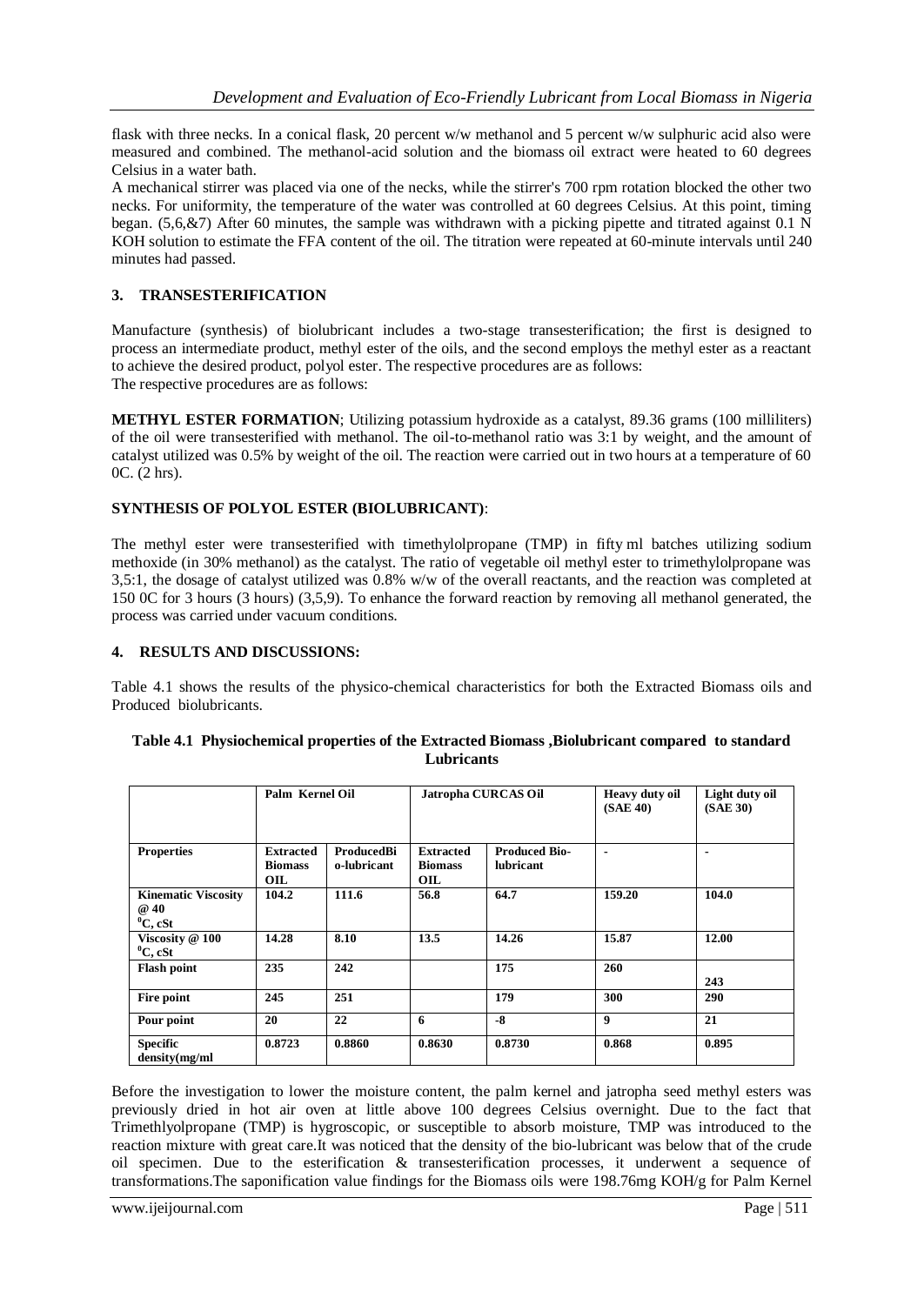and 193.04mg KOH/g for jatropha seed oil. These values are extremely near to those of soybean oil and indicate that the biomass oil will not be suitable for soap production (8).As demonstrated in Table 4.1, the pour points of the produced biolubricants were much higher than those of Biomass crude oils.



**Figure 2**: **A plot of Physiochemical properties of the Extracted Biomass Biolubricant (BIOLUBE) compared to standard Lubricants**

This was attributed to the existence of a polyol group in the TMP during polyol synthesis and the lack of betahydrogen in the biolubricant that was ultimately formed. Similar to the pour point value of 5 to -7 observed by Bilal et al 2013 (5).

# **5. Discussions:**

According to the data, the flash point of palm kernel oil and jatropha oil were 242 &175°C whereas the fire point is 251 &179 °C respectively. This characteristic of lubricating oil indicates their reaction to controllable heat and flame. In contrast, the flash/fire points for Heavy duty oil (SAE 40) as well as Light duty oil (SAE 30) are 260/300(C) and 243/290(C), respectively. Assessing the flash/fire values of palm kernel oil and jatropha oil to those of standard lubricants such as SAE 40 and SAE 30 makes it abundantly evident that both Biolube oils have excellent flash/fire points. The pour points of the specimens are  $22^{\circ}C$  for palm kernel oil, 9C for SAE 40, and 21C for SAE 30, indicating also that flash point for Palm kernel oil is comparable with that of the lightduty SAE 30 oil, however the ignition point of Jatropha oil and Palm kernel is significantly lower than those of SAE 30 and 40(14,15,13).

This implies why Palm kernel oil could be utilized in both Temperate and humid environments. Because the pour point is the lowest temperature for which a liquid, especially a lubricant, will flow, decreasing the temperature causes the samples to stop flowing. Therefore, it is accurate to state that the samples under evaluation had pour points that are suitable for use as engine lubricants(16).

The densities of the specimens were also evaluated in order to determine the suitability of Palm kernel and Jatropha Biolubricants either with the heavy or light load engines, i.e. their capacity to mix with some other liquids. According to the data, palm kernel biolube, Jatropha biolube, Heavy duty (SAE 40), & Light duty (SAE 30) possess respective densities of 0.88, 0.873,0.86, and 0.89(mg/ml). The results indicate that palm kernel and jatropha biolubricants does have good specific gravity qualities, which would aid in the event of pollution with water, which will settle well below oil's viscosity;(8,9,12) viscosity in biomass can be increased by adding additives such like Thiadiazole dimmer (DMS2) as well as Polyglycol (DMS2-GL) by synthesizing them as ashless grease additives or bleaching the ex tracted biomass oil to enhance their lubricating properties.